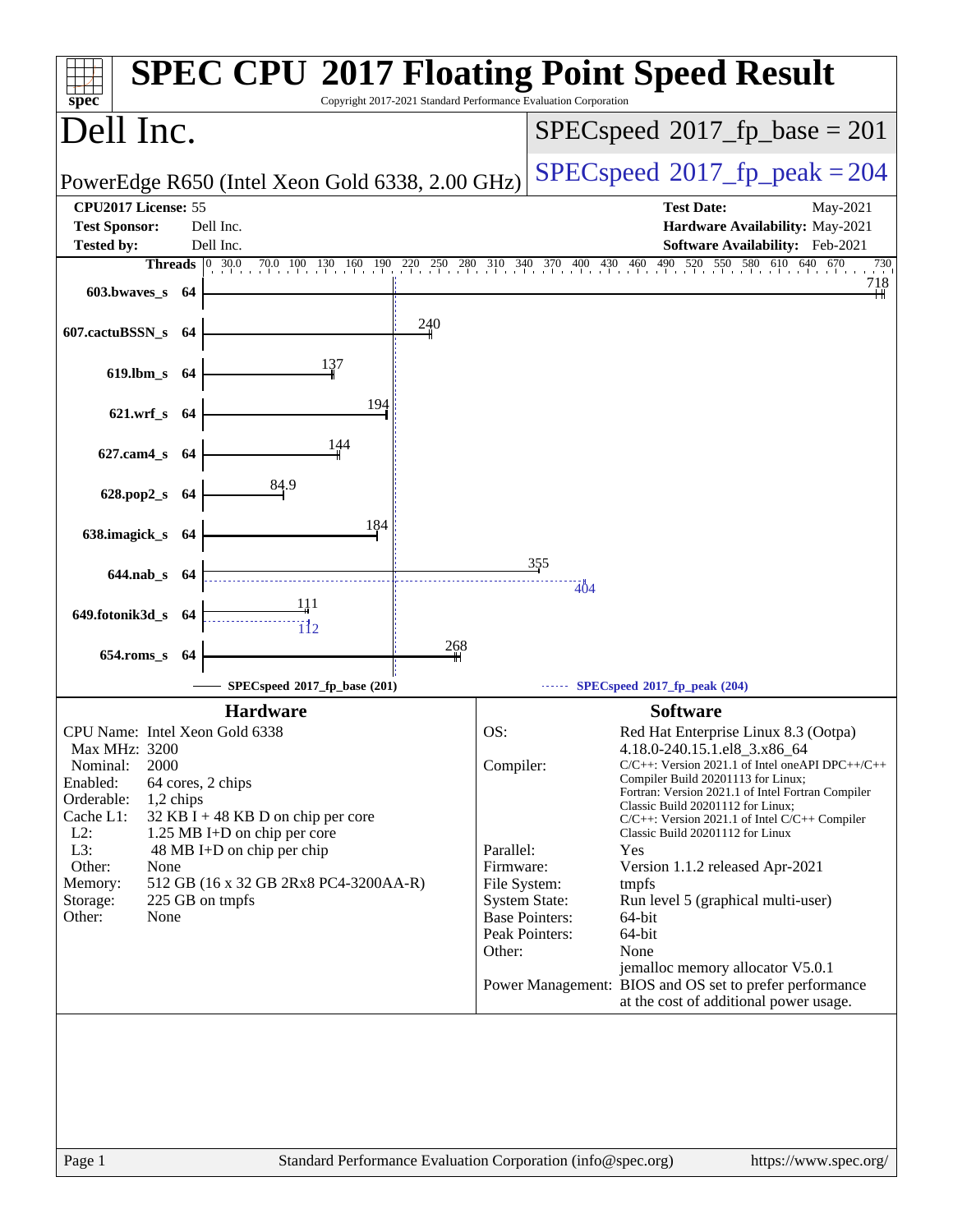#### **[spec](http://www.spec.org/) [SPEC CPU](http://www.spec.org/auto/cpu2017/Docs/result-fields.html#SPECCPU2017FloatingPointSpeedResult)[2017 Floating Point Speed Result](http://www.spec.org/auto/cpu2017/Docs/result-fields.html#SPECCPU2017FloatingPointSpeedResult)** Copyright 2017-2021 Standard Performance Evaluation Corporation Dell Inc. PowerEdge R650 (Intel Xeon Gold 6338, 2.00 GHz)  $\left|$  [SPECspeed](http://www.spec.org/auto/cpu2017/Docs/result-fields.html#SPECspeed2017fppeak)<sup>®</sup>[2017\\_fp\\_peak = 2](http://www.spec.org/auto/cpu2017/Docs/result-fields.html#SPECspeed2017fppeak)04  $SPEC speed$ <sup>®</sup> $2017$ \_fp\_base = 201 **[CPU2017 License:](http://www.spec.org/auto/cpu2017/Docs/result-fields.html#CPU2017License)** 55 **[Test Date:](http://www.spec.org/auto/cpu2017/Docs/result-fields.html#TestDate)** May-2021 **[Test Sponsor:](http://www.spec.org/auto/cpu2017/Docs/result-fields.html#TestSponsor)** Dell Inc. **[Hardware Availability:](http://www.spec.org/auto/cpu2017/Docs/result-fields.html#HardwareAvailability)** May-2021 **[Tested by:](http://www.spec.org/auto/cpu2017/Docs/result-fields.html#Testedby)** Dell Inc. **[Software Availability:](http://www.spec.org/auto/cpu2017/Docs/result-fields.html#SoftwareAvailability)** Feb-2021 **[Results Table](http://www.spec.org/auto/cpu2017/Docs/result-fields.html#ResultsTable) [Benchmark](http://www.spec.org/auto/cpu2017/Docs/result-fields.html#Benchmark) [Threads](http://www.spec.org/auto/cpu2017/Docs/result-fields.html#Threads) [Seconds](http://www.spec.org/auto/cpu2017/Docs/result-fields.html#Seconds) [Ratio](http://www.spec.org/auto/cpu2017/Docs/result-fields.html#Ratio) [Seconds](http://www.spec.org/auto/cpu2017/Docs/result-fields.html#Seconds) [Ratio](http://www.spec.org/auto/cpu2017/Docs/result-fields.html#Ratio) [Seconds](http://www.spec.org/auto/cpu2017/Docs/result-fields.html#Seconds) [Ratio](http://www.spec.org/auto/cpu2017/Docs/result-fields.html#Ratio) Base [Threads](http://www.spec.org/auto/cpu2017/Docs/result-fields.html#Threads) [Seconds](http://www.spec.org/auto/cpu2017/Docs/result-fields.html#Seconds) [Ratio](http://www.spec.org/auto/cpu2017/Docs/result-fields.html#Ratio) [Seconds](http://www.spec.org/auto/cpu2017/Docs/result-fields.html#Seconds) [Ratio](http://www.spec.org/auto/cpu2017/Docs/result-fields.html#Ratio) [Seconds](http://www.spec.org/auto/cpu2017/Docs/result-fields.html#Seconds) [Ratio](http://www.spec.org/auto/cpu2017/Docs/result-fields.html#Ratio) Peak** [603.bwaves\\_s](http://www.spec.org/auto/cpu2017/Docs/benchmarks/603.bwaves_s.html) 64 82.9 712 81.8 721 **[82.1](http://www.spec.org/auto/cpu2017/Docs/result-fields.html#Median) [718](http://www.spec.org/auto/cpu2017/Docs/result-fields.html#Median)** 64 82.9 712 81.8 721 **[82.1](http://www.spec.org/auto/cpu2017/Docs/result-fields.html#Median) [718](http://www.spec.org/auto/cpu2017/Docs/result-fields.html#Median)** [607.cactuBSSN\\_s](http://www.spec.org/auto/cpu2017/Docs/benchmarks/607.cactuBSSN_s.html) 64 68.9 242 69.7 239 **[69.6](http://www.spec.org/auto/cpu2017/Docs/result-fields.html#Median) [240](http://www.spec.org/auto/cpu2017/Docs/result-fields.html#Median)** 64 68.9 242 69.7 239 **[69.6](http://www.spec.org/auto/cpu2017/Docs/result-fields.html#Median) [240](http://www.spec.org/auto/cpu2017/Docs/result-fields.html#Median)** [619.lbm\\_s](http://www.spec.org/auto/cpu2017/Docs/benchmarks/619.lbm_s.html) 64 38.0 138 38.6 136 **[38.3](http://www.spec.org/auto/cpu2017/Docs/result-fields.html#Median) [137](http://www.spec.org/auto/cpu2017/Docs/result-fields.html#Median)** 64 38.0 138 38.6 136 **[38.3](http://www.spec.org/auto/cpu2017/Docs/result-fields.html#Median) [137](http://www.spec.org/auto/cpu2017/Docs/result-fields.html#Median)** [621.wrf\\_s](http://www.spec.org/auto/cpu2017/Docs/benchmarks/621.wrf_s.html) 64 68.4 193 67.9 195 **[68.0](http://www.spec.org/auto/cpu2017/Docs/result-fields.html#Median) [194](http://www.spec.org/auto/cpu2017/Docs/result-fields.html#Median)** 64 68.4 193 67.9 195 **[68.0](http://www.spec.org/auto/cpu2017/Docs/result-fields.html#Median) [194](http://www.spec.org/auto/cpu2017/Docs/result-fields.html#Median)** [627.cam4\\_s](http://www.spec.org/auto/cpu2017/Docs/benchmarks/627.cam4_s.html) 64 **[61.5](http://www.spec.org/auto/cpu2017/Docs/result-fields.html#Median) [144](http://www.spec.org/auto/cpu2017/Docs/result-fields.html#Median)** 62.4 142 61.5 144 64 **[61.5](http://www.spec.org/auto/cpu2017/Docs/result-fields.html#Median) [144](http://www.spec.org/auto/cpu2017/Docs/result-fields.html#Median)** 62.4 142 61.5 144 [628.pop2\\_s](http://www.spec.org/auto/cpu2017/Docs/benchmarks/628.pop2_s.html) 64 **[140](http://www.spec.org/auto/cpu2017/Docs/result-fields.html#Median) [84.9](http://www.spec.org/auto/cpu2017/Docs/result-fields.html#Median)** 140 84.7 140 84.9 64 **[140](http://www.spec.org/auto/cpu2017/Docs/result-fields.html#Median) [84.9](http://www.spec.org/auto/cpu2017/Docs/result-fields.html#Median)** 140 84.7 140 84.9 [638.imagick\\_s](http://www.spec.org/auto/cpu2017/Docs/benchmarks/638.imagick_s.html) 64 78.1 185 **[78.4](http://www.spec.org/auto/cpu2017/Docs/result-fields.html#Median) [184](http://www.spec.org/auto/cpu2017/Docs/result-fields.html#Median)** 78.7 183 64 78.1 185 **[78.4](http://www.spec.org/auto/cpu2017/Docs/result-fields.html#Median) [184](http://www.spec.org/auto/cpu2017/Docs/result-fields.html#Median)** 78.7 183 [644.nab\\_s](http://www.spec.org/auto/cpu2017/Docs/benchmarks/644.nab_s.html) 64 49.2 355 49.3 355 **[49.2](http://www.spec.org/auto/cpu2017/Docs/result-fields.html#Median) [355](http://www.spec.org/auto/cpu2017/Docs/result-fields.html#Median)** 64 **[43.2](http://www.spec.org/auto/cpu2017/Docs/result-fields.html#Median) [404](http://www.spec.org/auto/cpu2017/Docs/result-fields.html#Median)** 43.4 403 43.2 405 [649.fotonik3d\\_s](http://www.spec.org/auto/cpu2017/Docs/benchmarks/649.fotonik3d_s.html) 64 84.3 108 **[82.3](http://www.spec.org/auto/cpu2017/Docs/result-fields.html#Median) [111](http://www.spec.org/auto/cpu2017/Docs/result-fields.html#Median)** 81.9 111 64 81.8 111 81.5 112 **[81.7](http://www.spec.org/auto/cpu2017/Docs/result-fields.html#Median) [112](http://www.spec.org/auto/cpu2017/Docs/result-fields.html#Median)** [654.roms\\_s](http://www.spec.org/auto/cpu2017/Docs/benchmarks/654.roms_s.html) 64 **[58.8](http://www.spec.org/auto/cpu2017/Docs/result-fields.html#Median) [268](http://www.spec.org/auto/cpu2017/Docs/result-fields.html#Median)** 59.1 266 57.8 272 64 **[58.8](http://www.spec.org/auto/cpu2017/Docs/result-fields.html#Median) [268](http://www.spec.org/auto/cpu2017/Docs/result-fields.html#Median)** 59.1 266 57.8 272 **[SPECspeed](http://www.spec.org/auto/cpu2017/Docs/result-fields.html#SPECspeed2017fpbase)[2017\\_fp\\_base =](http://www.spec.org/auto/cpu2017/Docs/result-fields.html#SPECspeed2017fpbase) 201 [SPECspeed](http://www.spec.org/auto/cpu2017/Docs/result-fields.html#SPECspeed2017fppeak)[2017\\_fp\\_peak =](http://www.spec.org/auto/cpu2017/Docs/result-fields.html#SPECspeed2017fppeak) 204** Results appear in the [order in which they were run.](http://www.spec.org/auto/cpu2017/Docs/result-fields.html#RunOrder) Bold underlined text [indicates a median measurement](http://www.spec.org/auto/cpu2017/Docs/result-fields.html#Median).

#### **[Operating System Notes](http://www.spec.org/auto/cpu2017/Docs/result-fields.html#OperatingSystemNotes)**

Stack size set to unlimited using "ulimit -s unlimited"

### **[Environment Variables Notes](http://www.spec.org/auto/cpu2017/Docs/result-fields.html#EnvironmentVariablesNotes)**

```
Environment variables set by runcpu before the start of the run:
KMP_AFFINITY = "granularity=fine,compact"
LD_LIBRARY_PATH =
      "/mnt/ramdisk/cpu2017-1.1.5-ic2021.1/lib/intel64:/mnt/ramdisk/cpu2017-1.
      1.5-ic2021.1/je5.0.1-64"
MALLOC_CONF = "retain:true"
OMP_STACKSIZE = "192M"
```
### **[General Notes](http://www.spec.org/auto/cpu2017/Docs/result-fields.html#GeneralNotes)**

 Binaries compiled on a system with 1x Intel Core i9-7980XE CPU + 64GB RAM memory using Redhat Enterprise Linux 8.0 Transparent Huge Pages enabled by default Prior to runcpu invocation Filesystem page cache synced and cleared with: sync; echo 3> /proc/sys/vm/drop\_caches jemalloc, a general purpose malloc implementation built with the RedHat Enterprise 7.5, and the system compiler gcc 4.8.5 sources available from jemalloc.net or <https://github.com/jemalloc/jemalloc/releases>

NA: The test sponsor attests, as of date of publication, that CVE-2017-5754 (Meltdown) is mitigated in the system as tested and documented.

**(Continued on next page)**

| Page 2<br>Standard Performance Evaluation Corporation (info@spec.org) |  |  | https://www.spec.org/ $\vert$ |
|-----------------------------------------------------------------------|--|--|-------------------------------|
|-----------------------------------------------------------------------|--|--|-------------------------------|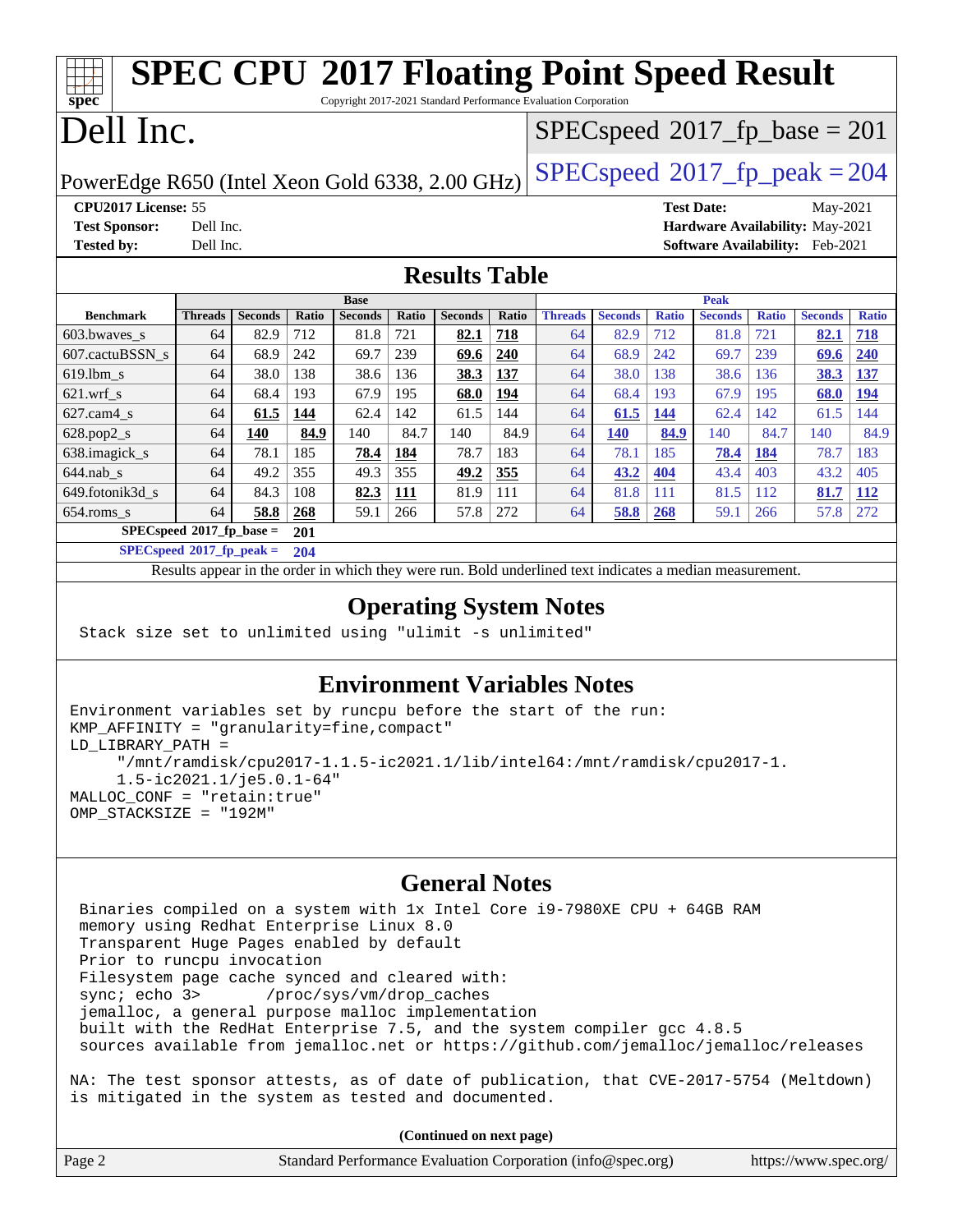#### Page 3 Standard Performance Evaluation Corporation [\(info@spec.org\)](mailto:info@spec.org) <https://www.spec.org/> **[spec](http://www.spec.org/) [SPEC CPU](http://www.spec.org/auto/cpu2017/Docs/result-fields.html#SPECCPU2017FloatingPointSpeedResult)[2017 Floating Point Speed Result](http://www.spec.org/auto/cpu2017/Docs/result-fields.html#SPECCPU2017FloatingPointSpeedResult)** Copyright 2017-2021 Standard Performance Evaluation Corporation Dell Inc. PowerEdge R650 (Intel Xeon Gold 6338, 2.00 GHz)  $\left|$  [SPECspeed](http://www.spec.org/auto/cpu2017/Docs/result-fields.html#SPECspeed2017fppeak)<sup>®</sup>[2017\\_fp\\_peak = 2](http://www.spec.org/auto/cpu2017/Docs/result-fields.html#SPECspeed2017fppeak)04 [SPECspeed](http://www.spec.org/auto/cpu2017/Docs/result-fields.html#SPECspeed2017fpbase)<sup>®</sup>2017 fp base = 201 **[CPU2017 License:](http://www.spec.org/auto/cpu2017/Docs/result-fields.html#CPU2017License)** 55 **[Test Date:](http://www.spec.org/auto/cpu2017/Docs/result-fields.html#TestDate)** May-2021 **[Test Sponsor:](http://www.spec.org/auto/cpu2017/Docs/result-fields.html#TestSponsor)** Dell Inc. **[Hardware Availability:](http://www.spec.org/auto/cpu2017/Docs/result-fields.html#HardwareAvailability)** May-2021 **[Tested by:](http://www.spec.org/auto/cpu2017/Docs/result-fields.html#Testedby)** Dell Inc. **[Software Availability:](http://www.spec.org/auto/cpu2017/Docs/result-fields.html#SoftwareAvailability)** Feb-2021 **[General Notes \(Continued\)](http://www.spec.org/auto/cpu2017/Docs/result-fields.html#GeneralNotes)** Yes: The test sponsor attests, as of date of publication, that CVE-2017-5753 (Spectre variant 1) is mitigated in the system as tested and documented. Yes: The test sponsor attests, as of date of publication, that CVE-2017-5715 (Spectre variant 2) is mitigated in the system as tested and documented. Benchmark run from a 225 GB ramdisk created with the cmd: "mount -t tmpfs -o size=225G tmpfs /mnt/ramdisk" **[Platform Notes](http://www.spec.org/auto/cpu2017/Docs/result-fields.html#PlatformNotes)** BIOS Settings: Logical Processor : Disabled Virtualization Technology : Disabled System Profile : Custom CPU Power Management : Maximum Performance C1E : Disabled C States : Autonomous Memory Patrol Scrub : Disabled Energy Efficiency Policy : Performance CPU Interconnect Bus Link Power Management : Disabled Sysinfo program /mnt/ramdisk/cpu2017-1.1.5-ic2021.1/bin/sysinfo Rev: r6538 of 2020-09-24 e8664e66d2d7080afeaa89d4b38e2f1c running on localhost.localdomain Wed May 5 08:25:21 2021 SUT (System Under Test) info as seen by some common utilities. For more information on this section, see <https://www.spec.org/cpu2017/Docs/config.html#sysinfo> From /proc/cpuinfo model name : Intel(R) Xeon(R) Gold 6338 CPU @ 2.00GHz 2 "physical id"s (chips) 64 "processors" cores, siblings (Caution: counting these is hw and system dependent. The following excerpts from /proc/cpuinfo might not be reliable. Use with caution.) cpu cores : 32 siblings : 32 physical 0: cores 0 1 2 3 4 5 10 11 12 13 14 15 16 17 18 19 20 21 22 23 24 25 26 27 28 29 30 31 physical 1: cores 0 1 2 3 4 5 10 11 12 13 14 15 16 17 18 19 20 21 22 23 24 25 26 27 28 29 30 31 From lscpu: Architecture: x86\_64 **(Continued on next page)**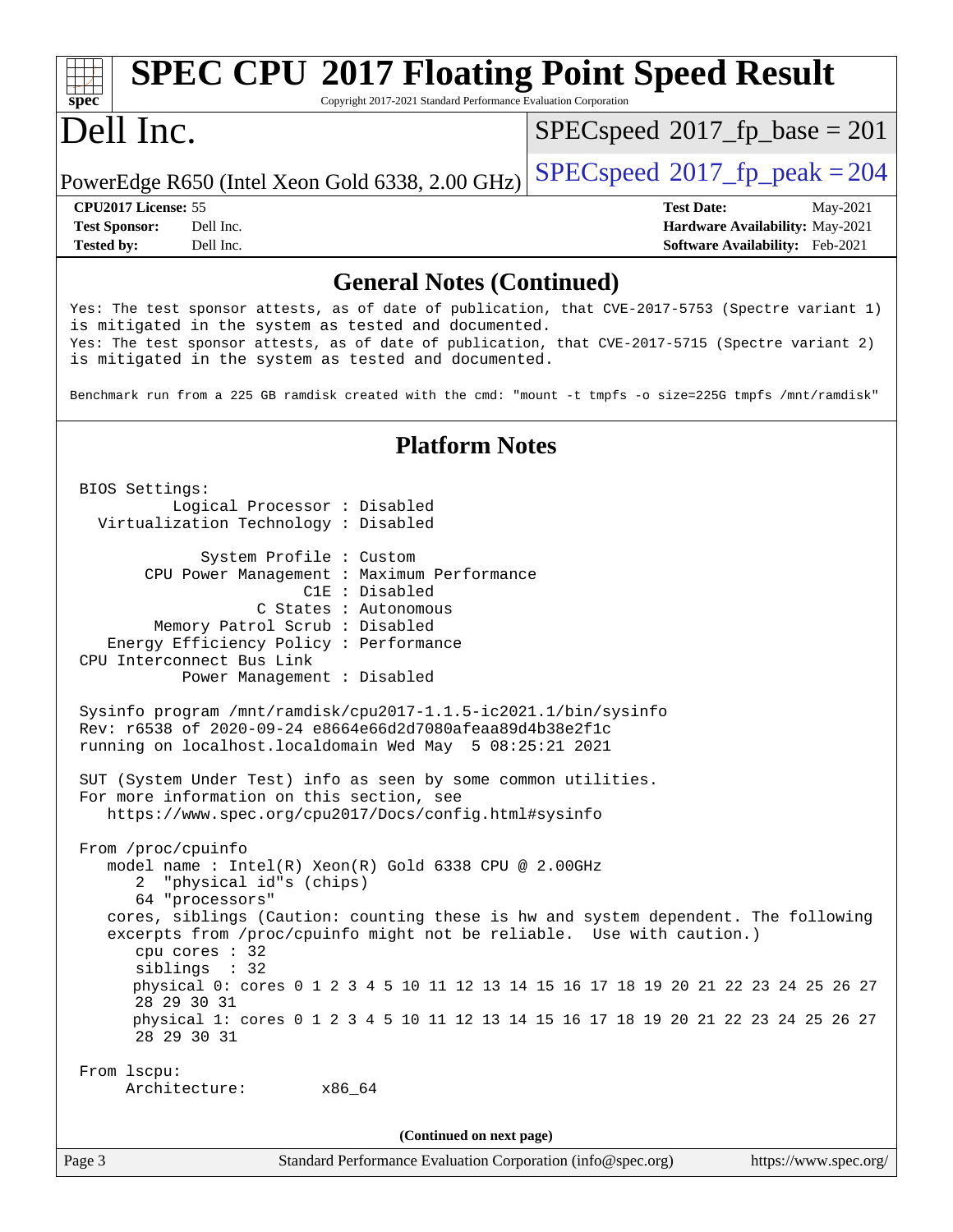| spec <sup>®</sup>                                                                                                                                                                                                                                                                                                                                                                                                                                                                                                                                                                                                                                                                                                       | Copyright 2017-2021 Standard Performance Evaluation Corporation                                                                                                                                                        | <b>SPEC CPU®2017 Floating Point Speed Result</b>                                                                                                                                                                                                                                                                                                                                                                                                                                                                                                                                                                                                                                                                                                                                                                                                                                                                                                                                                                                                                                                                                                                                                                                                                                       |                                                                                |
|-------------------------------------------------------------------------------------------------------------------------------------------------------------------------------------------------------------------------------------------------------------------------------------------------------------------------------------------------------------------------------------------------------------------------------------------------------------------------------------------------------------------------------------------------------------------------------------------------------------------------------------------------------------------------------------------------------------------------|------------------------------------------------------------------------------------------------------------------------------------------------------------------------------------------------------------------------|----------------------------------------------------------------------------------------------------------------------------------------------------------------------------------------------------------------------------------------------------------------------------------------------------------------------------------------------------------------------------------------------------------------------------------------------------------------------------------------------------------------------------------------------------------------------------------------------------------------------------------------------------------------------------------------------------------------------------------------------------------------------------------------------------------------------------------------------------------------------------------------------------------------------------------------------------------------------------------------------------------------------------------------------------------------------------------------------------------------------------------------------------------------------------------------------------------------------------------------------------------------------------------------|--------------------------------------------------------------------------------|
| Dell Inc.                                                                                                                                                                                                                                                                                                                                                                                                                                                                                                                                                                                                                                                                                                               |                                                                                                                                                                                                                        | $SPEC speed^{\circ}2017\_fp\_base = 201$                                                                                                                                                                                                                                                                                                                                                                                                                                                                                                                                                                                                                                                                                                                                                                                                                                                                                                                                                                                                                                                                                                                                                                                                                                               |                                                                                |
| PowerEdge R650 (Intel Xeon Gold 6338, 2.00 GHz)                                                                                                                                                                                                                                                                                                                                                                                                                                                                                                                                                                                                                                                                         |                                                                                                                                                                                                                        | $SPEC speed^{\circ}2017$ fp peak = 204                                                                                                                                                                                                                                                                                                                                                                                                                                                                                                                                                                                                                                                                                                                                                                                                                                                                                                                                                                                                                                                                                                                                                                                                                                                 |                                                                                |
| CPU2017 License: 55<br><b>Test Sponsor:</b><br>Dell Inc.<br><b>Tested by:</b><br>Dell Inc.                                                                                                                                                                                                                                                                                                                                                                                                                                                                                                                                                                                                                              |                                                                                                                                                                                                                        | <b>Test Date:</b>                                                                                                                                                                                                                                                                                                                                                                                                                                                                                                                                                                                                                                                                                                                                                                                                                                                                                                                                                                                                                                                                                                                                                                                                                                                                      | May-2021<br>Hardware Availability: May-2021<br>Software Availability: Feb-2021 |
|                                                                                                                                                                                                                                                                                                                                                                                                                                                                                                                                                                                                                                                                                                                         | <b>Platform Notes (Continued)</b>                                                                                                                                                                                      |                                                                                                                                                                                                                                                                                                                                                                                                                                                                                                                                                                                                                                                                                                                                                                                                                                                                                                                                                                                                                                                                                                                                                                                                                                                                                        |                                                                                |
| $CPU$ op-mode( $s$ ):<br>Byte Order:<br>CPU(s):<br>On-line CPU(s) list: $0-63$<br>Thread(s) per core:<br>Core(s) per socket:<br>Socket(s):<br>NUMA $node(s):$<br>Vendor ID:<br>CPU family:<br>Model:<br>Model name:<br>Stepping:<br>CPU MHz:<br>BogoMIPS:<br>Virtualization:<br>L1d cache:<br>Lli cache:<br>L2 cache:<br>L3 cache:<br>NUMA node0 CPU(s):<br>,60,62<br>NUMA nodel CPU(s):<br>,61,63<br>Flags:<br>arch_capabilities<br>/proc/cpuinfo cache data<br>cache size : 49152 KB<br>From numactl --hardware WARNING: a numactl 'node' might or might not correspond to a<br>physical chip.<br>$available: 2 nodes (0-1)$<br>node 0 cpus: 0 2 4 6 8 10 12 14 16 18 20 22 24 26 28 30 32 34 36 38 40 42 44 46 48 50 | $32$ -bit, $64$ -bit<br>Little Endian<br>64<br>1<br>32<br>2<br>2<br>GenuineIntel<br>6<br>106<br>$Intel(R)$ Xeon $(R)$ Gold 6338 CPU @ 2.00GHz<br>6<br>1151.329<br>4000.00<br>$VT - x$<br>48K<br>32K<br>1280K<br>49152K | 0, 2, 4, 6, 8, 10, 12, 14, 16, 18, 20, 22, 24, 26, 28, 30, 32, 34, 36, 38, 40, 42, 44, 46, 48, 50, 52, 54, 56, 58<br>1, 3, 5, 7, 9, 11, 13, 15, 17, 19, 21, 23, 25, 27, 29, 31, 33, 35, 37, 39, 41, 43, 45, 47, 49, 51, 53, 55, 57, 59<br>fpu vme de pse tsc msr pae mce cx8 apic sep mtrr pge mca cmov<br>pat pse36 clflush dts acpi mmx fxsr sse sse2 ss ht tm pbe syscall nx pdpelgb rdtscp<br>lm constant_tsc art arch_perfmon pebs bts rep_good nopl xtopology nonstop_tsc cpuid<br>aperfmperf pni pclmulqdq dtes64 monitor ds_cpl vmx smx est tm2 ssse3 sdbg fma cx16<br>xtpr pdcm pcid dca sse4_1 sse4_2 x2apic movbe popcnt tsc_deadline_timer aes xsave<br>avx f16c rdrand lahf_lm abm 3dnowprefetch cpuid_fault epb cat_13 invpcid_single<br>intel_ppin ssbd mba ibrs ibpb stibp ibrs_enhanced fsgsbase tsc_adjust bmil hle avx2<br>smep bmi2 erms invpcid cqm rdt_a avx512f avx512dq rdseed adx smap avx512ifma<br>clflushopt clwb intel_pt avx512cd sha_ni avx512bw avx512vl xsaveopt xsavec xgetbvl<br>xsaves cqm_llc cqm_occup_llc cqm_mbm_total cqm_mbm_local split_lock_detect wbnoinvd<br>dtherm ida arat pln pts avx512vbmi umip pku ospke avx512_vbmi2 gfni vaes vpclmulqdq<br>avx512_vnni avx512_bitalg tme avx512_vpopcntdq la57 rdpid md_clear pconfig flush_11d |                                                                                |
|                                                                                                                                                                                                                                                                                                                                                                                                                                                                                                                                                                                                                                                                                                                         | (Continued on next page)                                                                                                                                                                                               |                                                                                                                                                                                                                                                                                                                                                                                                                                                                                                                                                                                                                                                                                                                                                                                                                                                                                                                                                                                                                                                                                                                                                                                                                                                                                        |                                                                                |
| Page 4                                                                                                                                                                                                                                                                                                                                                                                                                                                                                                                                                                                                                                                                                                                  | Standard Performance Evaluation Corporation (info@spec.org)                                                                                                                                                            |                                                                                                                                                                                                                                                                                                                                                                                                                                                                                                                                                                                                                                                                                                                                                                                                                                                                                                                                                                                                                                                                                                                                                                                                                                                                                        | https://www.spec.org/                                                          |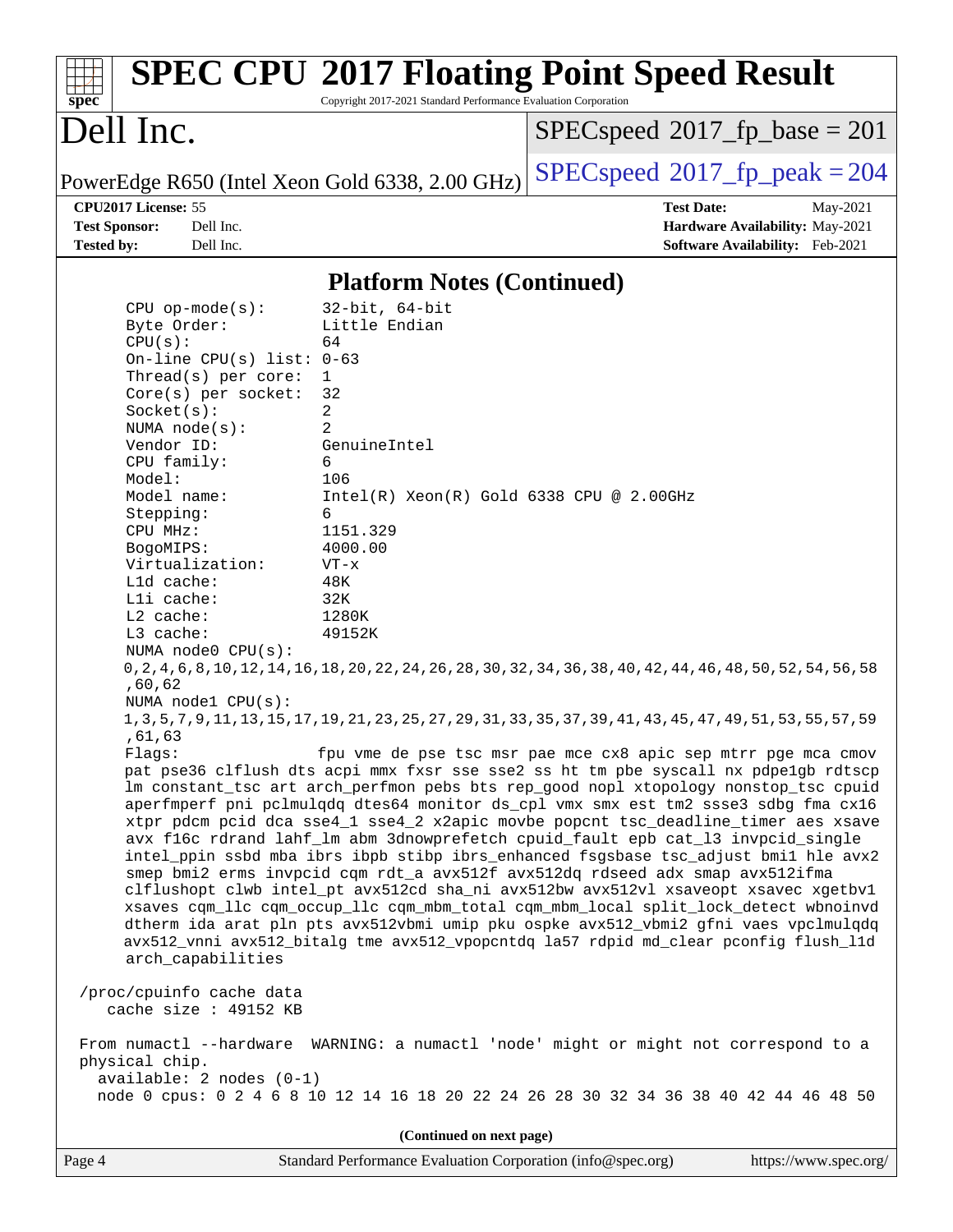| <b>SPEC CPU®2017 Floating Point Speed Result</b><br>Copyright 2017-2021 Standard Performance Evaluation Corporation<br>spec <sup>®</sup>                                                                                                                                                                                                                                                                                                                                                                                                                                                                                                                                                                                                                                                                                                                                                                                                                                                                                                                                                                                                                                                                                                                                                                                                                                          |                                                                                                                                           |                       |
|-----------------------------------------------------------------------------------------------------------------------------------------------------------------------------------------------------------------------------------------------------------------------------------------------------------------------------------------------------------------------------------------------------------------------------------------------------------------------------------------------------------------------------------------------------------------------------------------------------------------------------------------------------------------------------------------------------------------------------------------------------------------------------------------------------------------------------------------------------------------------------------------------------------------------------------------------------------------------------------------------------------------------------------------------------------------------------------------------------------------------------------------------------------------------------------------------------------------------------------------------------------------------------------------------------------------------------------------------------------------------------------|-------------------------------------------------------------------------------------------------------------------------------------------|-----------------------|
| Dell Inc.                                                                                                                                                                                                                                                                                                                                                                                                                                                                                                                                                                                                                                                                                                                                                                                                                                                                                                                                                                                                                                                                                                                                                                                                                                                                                                                                                                         | $SPEC speed^{\circ}2017$ _fp_base = 201                                                                                                   |                       |
| PowerEdge R650 (Intel Xeon Gold 6338, 2.00 GHz)                                                                                                                                                                                                                                                                                                                                                                                                                                                                                                                                                                                                                                                                                                                                                                                                                                                                                                                                                                                                                                                                                                                                                                                                                                                                                                                                   | $SPEC speed^{\circ}2017$ _fp_peak = 204                                                                                                   |                       |
| CPU2017 License: 55<br><b>Test Sponsor:</b><br>Dell Inc.                                                                                                                                                                                                                                                                                                                                                                                                                                                                                                                                                                                                                                                                                                                                                                                                                                                                                                                                                                                                                                                                                                                                                                                                                                                                                                                          | <b>Test Date:</b><br>Hardware Availability: May-2021                                                                                      | May-2021              |
| <b>Tested by:</b><br>Dell Inc.                                                                                                                                                                                                                                                                                                                                                                                                                                                                                                                                                                                                                                                                                                                                                                                                                                                                                                                                                                                                                                                                                                                                                                                                                                                                                                                                                    | Software Availability: Feb-2021                                                                                                           |                       |
| <b>Platform Notes (Continued)</b>                                                                                                                                                                                                                                                                                                                                                                                                                                                                                                                                                                                                                                                                                                                                                                                                                                                                                                                                                                                                                                                                                                                                                                                                                                                                                                                                                 |                                                                                                                                           |                       |
| 52 54 56 58 60 62<br>node 0 size: 242799 MB<br>node 0 free: 237907 MB<br>node 1 cpus: 1 3 5 7 9 11 13 15 17 19 21 23 25 27 29 31 33 35 37 39 41 43 45 47 49 51<br>53 55 57 59 61 63<br>node 1 size: 244356 MB<br>node 1 free: 253886 MB<br>node distances:<br>node<br>$\mathbf 0$<br>1<br>0:<br>10<br>20<br>1:<br>20<br>10<br>From /proc/meminfo<br>MemTotal:<br>527808648 kB<br>HugePages_Total:<br>0<br>Hugepagesize:<br>2048 kB<br>/sbin/tuned-adm active<br>Current active profile: throughput-performance<br>From /etc/*release* /etc/*version*<br>os-release:<br>NAME="Red Hat Enterprise Linux"<br>VERSION="8.3 (Ootpa)"<br>ID="rhel"<br>ID LIKE="fedora"<br>VERSION_ID="8.3"<br>PLATFORM_ID="platform:el8"<br>PRETTY_NAME="Red Hat Enterprise Linux 8.3 (Ootpa)"<br>ANSI COLOR="0;31"<br>redhat-release: Red Hat Enterprise Linux release 8.3 (Ootpa)<br>system-release: Red Hat Enterprise Linux release 8.3 (Ootpa)<br>system-release-cpe: cpe:/o:redhat:enterprise_linux:8.3:ga<br>uname $-a$ :<br>Linux localhost.localdomain 4.18.0-240.15.1.el8_3.x86_64 #1 SMP Wed Feb 3 03:12:15 EST<br>2021 x86_64 x86_64 x86_64 GNU/Linux<br>Kernel self-reported vulnerability status:<br>CVE-2018-12207 (iTLB Multihit):<br>CVE-2018-3620 (L1 Terminal Fault):<br>Microarchitectural Data Sampling:<br>CVE-2017-5754 (Meltdown):<br>CVE-2018-3639 (Speculative Store Bypass): | Not affected<br>Not affected<br>Not affected<br>Not affected<br>Mitigation: Speculative Store<br>Bypass disabled via prctl and<br>seccomp |                       |
| (Continued on next page)                                                                                                                                                                                                                                                                                                                                                                                                                                                                                                                                                                                                                                                                                                                                                                                                                                                                                                                                                                                                                                                                                                                                                                                                                                                                                                                                                          |                                                                                                                                           |                       |
| Page 5<br>Standard Performance Evaluation Corporation (info@spec.org)                                                                                                                                                                                                                                                                                                                                                                                                                                                                                                                                                                                                                                                                                                                                                                                                                                                                                                                                                                                                                                                                                                                                                                                                                                                                                                             |                                                                                                                                           | https://www.spec.org/ |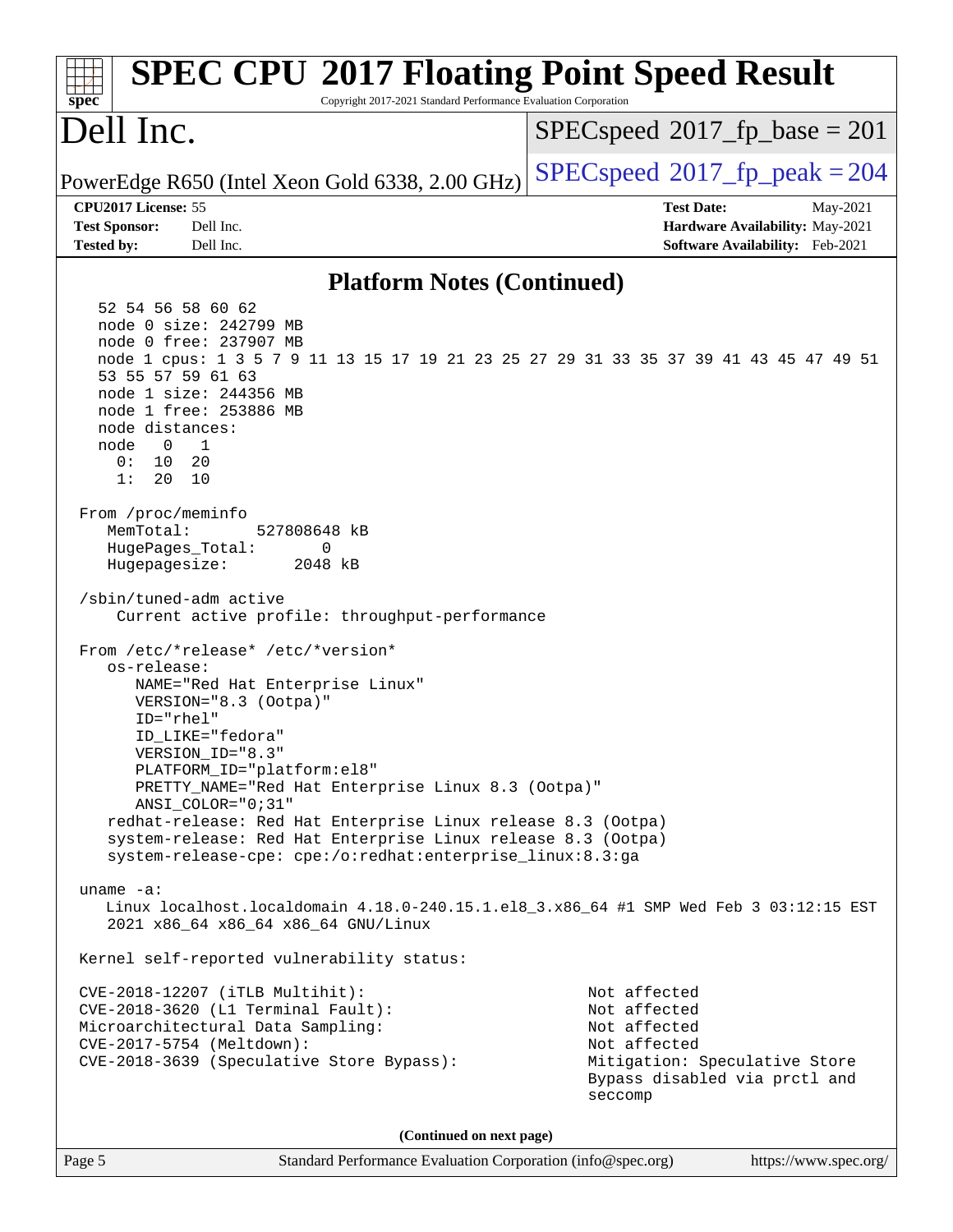| Dell Inc.<br>$SPEC speed^{\circ}2017$ fp base = 201<br>$SPEC speed^{\circ}2017$ fp peak = 204<br>PowerEdge R650 (Intel Xeon Gold 6338, 2.00 GHz)<br>CPU2017 License: 55<br><b>Test Date:</b><br>May-2021<br>Dell Inc.<br><b>Test Sponsor:</b><br>Hardware Availability: May-2021<br>Dell Inc.<br>Software Availability: Feb-2021<br><b>Tested by:</b><br><b>Platform Notes (Continued)</b><br>CVE-2017-5753 (Spectre variant 1):<br>Mitigation: usercopy/swapgs<br>barriers and __user pointer<br>sanitization<br>Mitigation: Enhanced IBRS, IBPB:<br>$CVE-2017-5715$ (Spectre variant 2):<br>conditional, RSB filling<br>CVE-2020-0543 (Special Register Buffer Data Sampling): Not affected<br>CVE-2019-11135 (TSX Asynchronous Abort):<br>Not affected<br>run-level 5 May 5 $04:14$<br>SPEC is set to: /mnt/ramdisk/cpu2017-1.1.5-ic2021.1<br>Size Used Avail Use% Mounted on<br>Filesystem<br>Type<br>tmpfs<br>tmpfs 225G<br>13G 213G<br>6% /mnt/ramdisk<br>From /sys/devices/virtual/dmi/id<br>Vendor:<br>Dell Inc.<br>Product:<br>PowerEdge R650<br>Product Family: PowerEdge<br>Serial:<br>1234567<br>Additional information from dmidecode follows. WARNING: Use caution when you interpret<br>this section. The 'dmidecode' program reads system data which is "intended to allow<br>hardware to be accurately determined", but the intent may not be met, as there are<br>frequent changes to hardware, firmware, and the "DMTF SMBIOS" standard.<br>Memory:<br>7x 00AD00B300AD HMAA4GR7AJR8N-XN 32 GB 2 rank 3200<br>9x 00AD063200AD HMAA4GR7AJR8N-XN 32 GB 2 rank 3200<br>16x Not Specified Not Specified<br>BIOS:<br>Dell Inc.<br>BIOS Vendor:<br>BIOS Version:<br>1.1.2<br>04/09/2021<br>BIOS Date:<br>BIOS Revision:<br>1.1<br>(End of data from sysinfo program)<br><b>Compiler Version Notes</b><br>=======================<br>619.1bm_s(base, peak) 638.imagick_s(base, peak)<br>C<br>$644.nab_s(base)$<br>---------------<br>$Intel(R)$ C Intel(R) 64 Compiler Classic for applications running on Intel(R)<br>64, Version 2021.1 Build 20201112_000000<br>Copyright (C) 1985-2020 Intel Corporation. All rights reserved.<br>(Continued on next page)<br>https://www.spec.org/<br>Page 6<br>Standard Performance Evaluation Corporation (info@spec.org) | <b>SPEC CPU®2017 Floating Point Speed Result</b><br>Copyright 2017-2021 Standard Performance Evaluation Corporation<br>$spec^*$ |  |  |
|-----------------------------------------------------------------------------------------------------------------------------------------------------------------------------------------------------------------------------------------------------------------------------------------------------------------------------------------------------------------------------------------------------------------------------------------------------------------------------------------------------------------------------------------------------------------------------------------------------------------------------------------------------------------------------------------------------------------------------------------------------------------------------------------------------------------------------------------------------------------------------------------------------------------------------------------------------------------------------------------------------------------------------------------------------------------------------------------------------------------------------------------------------------------------------------------------------------------------------------------------------------------------------------------------------------------------------------------------------------------------------------------------------------------------------------------------------------------------------------------------------------------------------------------------------------------------------------------------------------------------------------------------------------------------------------------------------------------------------------------------------------------------------------------------------------------------------------------------------------------------------------------------------------------------------------------------------------------------------------------------------------------------------------------------------------------------------------------------------------------------------------------------------------------------------------------------------------------------------------------------------------------------------|---------------------------------------------------------------------------------------------------------------------------------|--|--|
|                                                                                                                                                                                                                                                                                                                                                                                                                                                                                                                                                                                                                                                                                                                                                                                                                                                                                                                                                                                                                                                                                                                                                                                                                                                                                                                                                                                                                                                                                                                                                                                                                                                                                                                                                                                                                                                                                                                                                                                                                                                                                                                                                                                                                                                                             |                                                                                                                                 |  |  |
|                                                                                                                                                                                                                                                                                                                                                                                                                                                                                                                                                                                                                                                                                                                                                                                                                                                                                                                                                                                                                                                                                                                                                                                                                                                                                                                                                                                                                                                                                                                                                                                                                                                                                                                                                                                                                                                                                                                                                                                                                                                                                                                                                                                                                                                                             |                                                                                                                                 |  |  |
|                                                                                                                                                                                                                                                                                                                                                                                                                                                                                                                                                                                                                                                                                                                                                                                                                                                                                                                                                                                                                                                                                                                                                                                                                                                                                                                                                                                                                                                                                                                                                                                                                                                                                                                                                                                                                                                                                                                                                                                                                                                                                                                                                                                                                                                                             |                                                                                                                                 |  |  |
|                                                                                                                                                                                                                                                                                                                                                                                                                                                                                                                                                                                                                                                                                                                                                                                                                                                                                                                                                                                                                                                                                                                                                                                                                                                                                                                                                                                                                                                                                                                                                                                                                                                                                                                                                                                                                                                                                                                                                                                                                                                                                                                                                                                                                                                                             |                                                                                                                                 |  |  |
|                                                                                                                                                                                                                                                                                                                                                                                                                                                                                                                                                                                                                                                                                                                                                                                                                                                                                                                                                                                                                                                                                                                                                                                                                                                                                                                                                                                                                                                                                                                                                                                                                                                                                                                                                                                                                                                                                                                                                                                                                                                                                                                                                                                                                                                                             |                                                                                                                                 |  |  |
|                                                                                                                                                                                                                                                                                                                                                                                                                                                                                                                                                                                                                                                                                                                                                                                                                                                                                                                                                                                                                                                                                                                                                                                                                                                                                                                                                                                                                                                                                                                                                                                                                                                                                                                                                                                                                                                                                                                                                                                                                                                                                                                                                                                                                                                                             |                                                                                                                                 |  |  |
|                                                                                                                                                                                                                                                                                                                                                                                                                                                                                                                                                                                                                                                                                                                                                                                                                                                                                                                                                                                                                                                                                                                                                                                                                                                                                                                                                                                                                                                                                                                                                                                                                                                                                                                                                                                                                                                                                                                                                                                                                                                                                                                                                                                                                                                                             |                                                                                                                                 |  |  |
|                                                                                                                                                                                                                                                                                                                                                                                                                                                                                                                                                                                                                                                                                                                                                                                                                                                                                                                                                                                                                                                                                                                                                                                                                                                                                                                                                                                                                                                                                                                                                                                                                                                                                                                                                                                                                                                                                                                                                                                                                                                                                                                                                                                                                                                                             |                                                                                                                                 |  |  |
|                                                                                                                                                                                                                                                                                                                                                                                                                                                                                                                                                                                                                                                                                                                                                                                                                                                                                                                                                                                                                                                                                                                                                                                                                                                                                                                                                                                                                                                                                                                                                                                                                                                                                                                                                                                                                                                                                                                                                                                                                                                                                                                                                                                                                                                                             |                                                                                                                                 |  |  |
|                                                                                                                                                                                                                                                                                                                                                                                                                                                                                                                                                                                                                                                                                                                                                                                                                                                                                                                                                                                                                                                                                                                                                                                                                                                                                                                                                                                                                                                                                                                                                                                                                                                                                                                                                                                                                                                                                                                                                                                                                                                                                                                                                                                                                                                                             |                                                                                                                                 |  |  |
|                                                                                                                                                                                                                                                                                                                                                                                                                                                                                                                                                                                                                                                                                                                                                                                                                                                                                                                                                                                                                                                                                                                                                                                                                                                                                                                                                                                                                                                                                                                                                                                                                                                                                                                                                                                                                                                                                                                                                                                                                                                                                                                                                                                                                                                                             |                                                                                                                                 |  |  |
|                                                                                                                                                                                                                                                                                                                                                                                                                                                                                                                                                                                                                                                                                                                                                                                                                                                                                                                                                                                                                                                                                                                                                                                                                                                                                                                                                                                                                                                                                                                                                                                                                                                                                                                                                                                                                                                                                                                                                                                                                                                                                                                                                                                                                                                                             |                                                                                                                                 |  |  |
|                                                                                                                                                                                                                                                                                                                                                                                                                                                                                                                                                                                                                                                                                                                                                                                                                                                                                                                                                                                                                                                                                                                                                                                                                                                                                                                                                                                                                                                                                                                                                                                                                                                                                                                                                                                                                                                                                                                                                                                                                                                                                                                                                                                                                                                                             |                                                                                                                                 |  |  |
|                                                                                                                                                                                                                                                                                                                                                                                                                                                                                                                                                                                                                                                                                                                                                                                                                                                                                                                                                                                                                                                                                                                                                                                                                                                                                                                                                                                                                                                                                                                                                                                                                                                                                                                                                                                                                                                                                                                                                                                                                                                                                                                                                                                                                                                                             |                                                                                                                                 |  |  |
|                                                                                                                                                                                                                                                                                                                                                                                                                                                                                                                                                                                                                                                                                                                                                                                                                                                                                                                                                                                                                                                                                                                                                                                                                                                                                                                                                                                                                                                                                                                                                                                                                                                                                                                                                                                                                                                                                                                                                                                                                                                                                                                                                                                                                                                                             |                                                                                                                                 |  |  |
|                                                                                                                                                                                                                                                                                                                                                                                                                                                                                                                                                                                                                                                                                                                                                                                                                                                                                                                                                                                                                                                                                                                                                                                                                                                                                                                                                                                                                                                                                                                                                                                                                                                                                                                                                                                                                                                                                                                                                                                                                                                                                                                                                                                                                                                                             |                                                                                                                                 |  |  |
|                                                                                                                                                                                                                                                                                                                                                                                                                                                                                                                                                                                                                                                                                                                                                                                                                                                                                                                                                                                                                                                                                                                                                                                                                                                                                                                                                                                                                                                                                                                                                                                                                                                                                                                                                                                                                                                                                                                                                                                                                                                                                                                                                                                                                                                                             |                                                                                                                                 |  |  |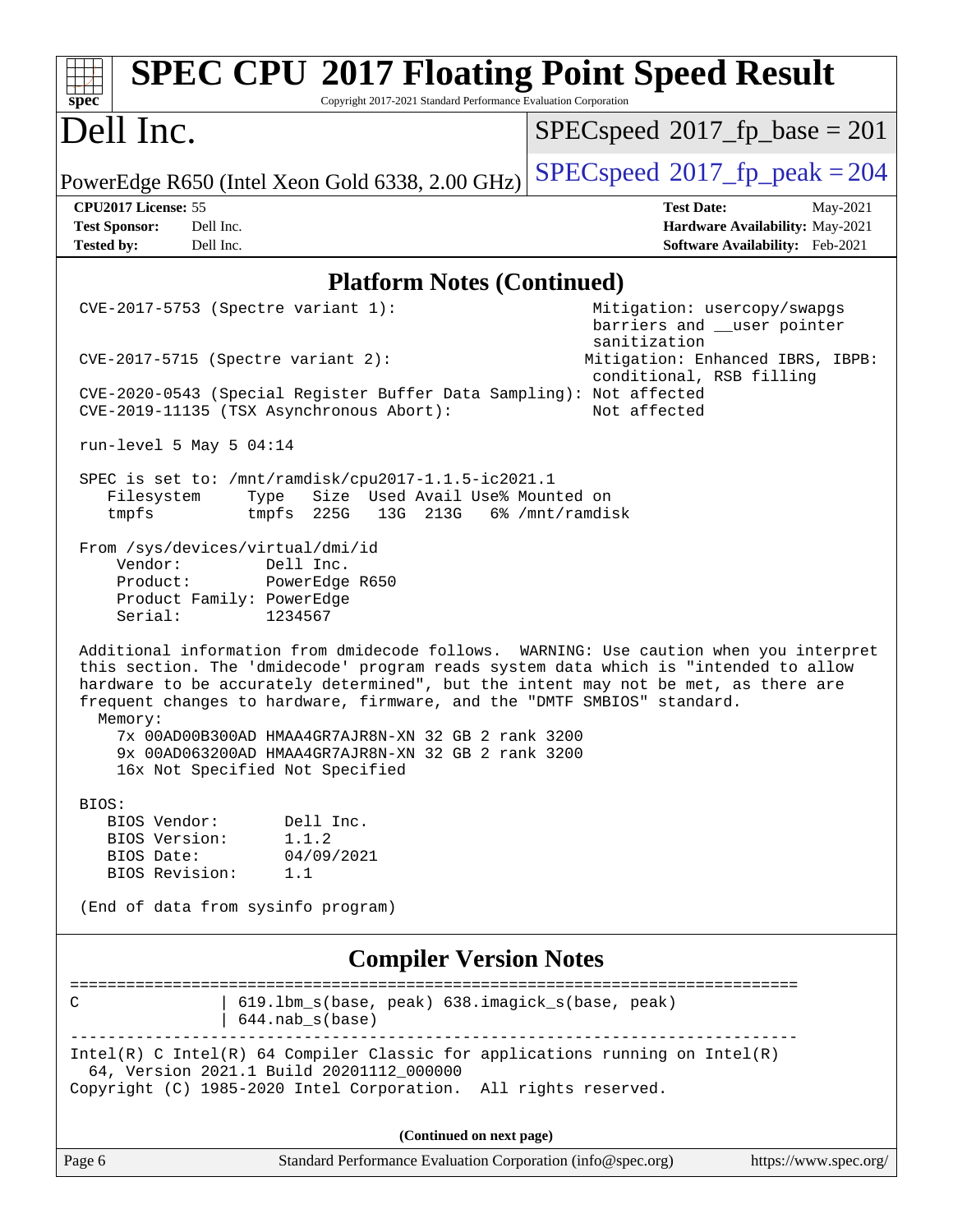| <b>SPEC CPU®2017 Floating Point Speed Result</b><br>Copyright 2017-2021 Standard Performance Evaluation Corporation<br>$spec^*$                                                                                                                                                                                                                                                                                                                                                                                                                                                                       |                                                                                                            |  |  |
|-------------------------------------------------------------------------------------------------------------------------------------------------------------------------------------------------------------------------------------------------------------------------------------------------------------------------------------------------------------------------------------------------------------------------------------------------------------------------------------------------------------------------------------------------------------------------------------------------------|------------------------------------------------------------------------------------------------------------|--|--|
| Dell Inc.                                                                                                                                                                                                                                                                                                                                                                                                                                                                                                                                                                                             | $SPEC speed^{\circ}2017$ fp base = 201                                                                     |  |  |
| PowerEdge R650 (Intel Xeon Gold 6338, 2.00 GHz)                                                                                                                                                                                                                                                                                                                                                                                                                                                                                                                                                       | $SPEC speed^{\circ}2017$ fp peak = 204                                                                     |  |  |
| CPU2017 License: 55<br><b>Test Sponsor:</b><br>Dell Inc.<br><b>Tested by:</b><br>Dell Inc.                                                                                                                                                                                                                                                                                                                                                                                                                                                                                                            | <b>Test Date:</b><br>May-2021<br>Hardware Availability: May-2021<br><b>Software Availability:</b> Feb-2021 |  |  |
| <b>Compiler Version Notes (Continued)</b>                                                                                                                                                                                                                                                                                                                                                                                                                                                                                                                                                             |                                                                                                            |  |  |
|                                                                                                                                                                                                                                                                                                                                                                                                                                                                                                                                                                                                       | ==================================                                                                         |  |  |
| $644.nab_s(peak)$<br>С                                                                                                                                                                                                                                                                                                                                                                                                                                                                                                                                                                                |                                                                                                            |  |  |
| Intel(R) oneAPI DPC++/C++ Compiler for applications running on Intel(R) 64,<br>Version 2021.1 Build 20201113<br>Copyright (C) 1985-2020 Intel Corporation. All rights reserved.                                                                                                                                                                                                                                                                                                                                                                                                                       |                                                                                                            |  |  |
| 619.1bm_s(base, peak) 638.imagick_s(base, peak)<br>C<br>$644.nab_s(base)$                                                                                                                                                                                                                                                                                                                                                                                                                                                                                                                             |                                                                                                            |  |  |
| $Intel(R)$ C Intel(R) 64 Compiler Classic for applications running on Intel(R)<br>64, Version 2021.1 Build 20201112_000000<br>Copyright (C) 1985-2020 Intel Corporation. All rights reserved.                                                                                                                                                                                                                                                                                                                                                                                                         |                                                                                                            |  |  |
| 644.nab_s(peak)<br>C                                                                                                                                                                                                                                                                                                                                                                                                                                                                                                                                                                                  |                                                                                                            |  |  |
| Intel(R) oneAPI DPC++/C++ Compiler for applications running on Intel(R) $64$ ,<br>Version 2021.1 Build 20201113<br>Copyright (C) 1985-2020 Intel Corporation. All rights reserved.                                                                                                                                                                                                                                                                                                                                                                                                                    |                                                                                                            |  |  |
| $C++$ , C, Fortran   607.cactuBSSN_s(base, peak)                                                                                                                                                                                                                                                                                                                                                                                                                                                                                                                                                      |                                                                                                            |  |  |
| $Intel(R)$ C++ Intel(R) 64 Compiler Classic for applications running on<br>Intel(R) 64, Version 2021.1 Build 20201112 000000<br>Copyright (C) 1985-2020 Intel Corporation. All rights reserved.<br>$Intel(R)$ C Intel(R) 64 Compiler Classic for applications running on Intel(R)<br>64, Version 2021.1 Build 20201112_000000<br>Copyright (C) 1985-2020 Intel Corporation. All rights reserved.<br>Intel(R) Fortran Intel(R) 64 Compiler Classic for applications running on<br>Intel(R) 64, Version 2021.1 Build 20201112_000000<br>Copyright (C) 1985-2020 Intel Corporation. All rights reserved. |                                                                                                            |  |  |
| 603.bwaves_s(base, peak) 649.fotonik3d_s(base, peak)<br>Fortran<br>654.roms_s(base, peak)                                                                                                                                                                                                                                                                                                                                                                                                                                                                                                             |                                                                                                            |  |  |
| Intel(R) Fortran Intel(R) 64 Compiler Classic for applications running on<br>Intel(R) 64, Version 2021.1 Build 20201112_000000                                                                                                                                                                                                                                                                                                                                                                                                                                                                        |                                                                                                            |  |  |
| (Continued on next page)                                                                                                                                                                                                                                                                                                                                                                                                                                                                                                                                                                              |                                                                                                            |  |  |
| Page 7<br>Standard Performance Evaluation Corporation (info@spec.org)                                                                                                                                                                                                                                                                                                                                                                                                                                                                                                                                 | https://www.spec.org/                                                                                      |  |  |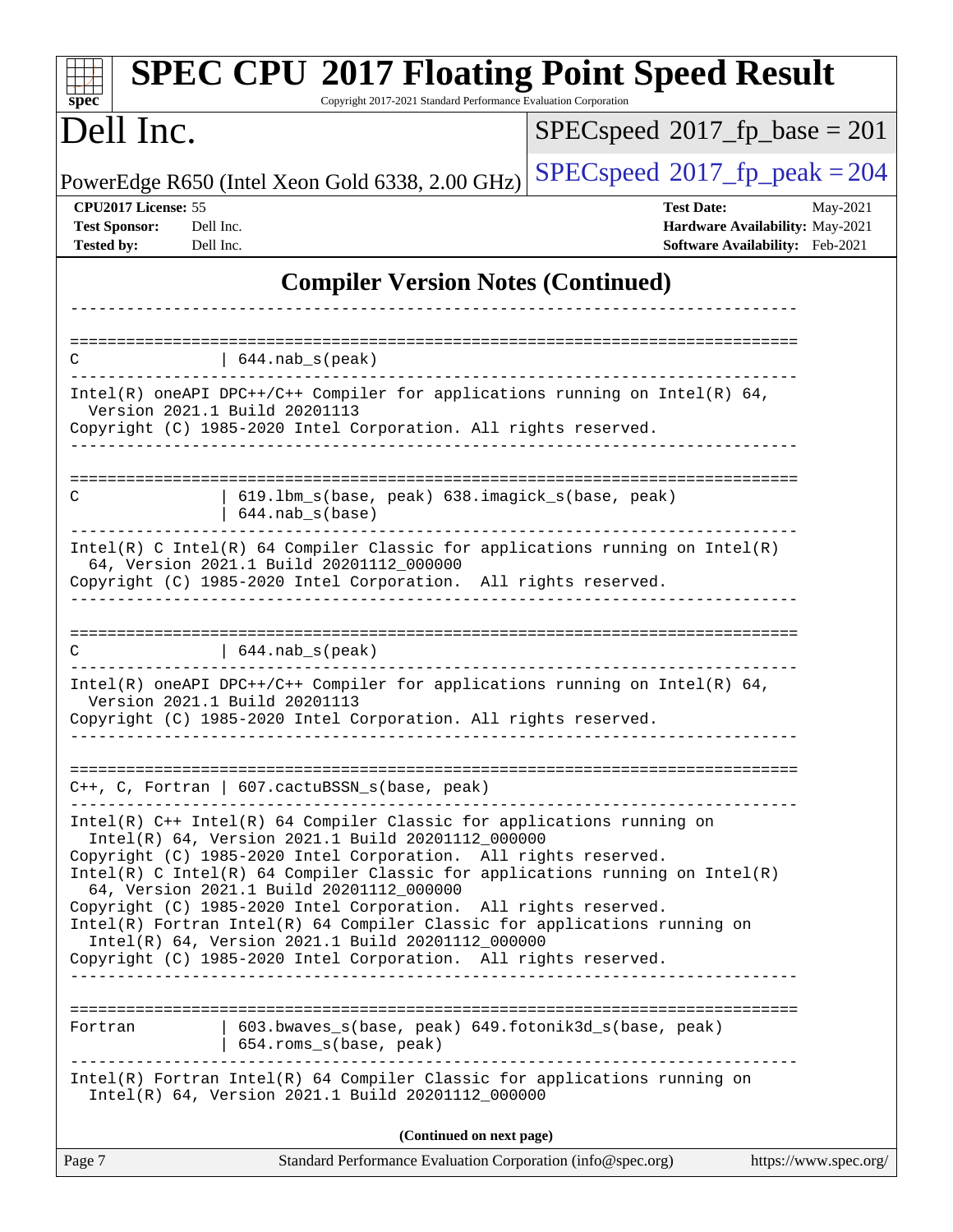| <b>SPEC CPU®2017 Floating Point Speed Result</b>                                                                                                                                                                                                                                                                                                                                                 |                                        |  |  |
|--------------------------------------------------------------------------------------------------------------------------------------------------------------------------------------------------------------------------------------------------------------------------------------------------------------------------------------------------------------------------------------------------|----------------------------------------|--|--|
| $spec^*$<br>Copyright 2017-2021 Standard Performance Evaluation Corporation                                                                                                                                                                                                                                                                                                                      |                                        |  |  |
| Dell Inc.                                                                                                                                                                                                                                                                                                                                                                                        | $SPEC speed^{\circ}2017$ fp base = 201 |  |  |
| PowerEdge R650 (Intel Xeon Gold 6338, 2.00 GHz)                                                                                                                                                                                                                                                                                                                                                  | $SPEC speed^{\circ}2017$ fp peak = 204 |  |  |
| CPU <sub>2017</sub> License: 55                                                                                                                                                                                                                                                                                                                                                                  | <b>Test Date:</b><br>May-2021          |  |  |
| <b>Test Sponsor:</b><br>Dell Inc.                                                                                                                                                                                                                                                                                                                                                                | <b>Hardware Availability: May-2021</b> |  |  |
| <b>Tested by:</b><br>Dell Inc.                                                                                                                                                                                                                                                                                                                                                                   | Software Availability: Feb-2021        |  |  |
| <b>Compiler Version Notes (Continued)</b><br>Copyright (C) 1985-2020 Intel Corporation. All rights reserved.                                                                                                                                                                                                                                                                                     |                                        |  |  |
| 621.wrf_s(base, peak) 627.cam4_s(base, peak)<br>Fortran, C<br>$628.$ pop $2 s(base, peak)$                                                                                                                                                                                                                                                                                                       |                                        |  |  |
| Intel(R) Fortran Intel(R) 64 Compiler Classic for applications running on<br>Intel(R) 64, Version 2021.1 Build 20201112_000000<br>Copyright (C) 1985-2020 Intel Corporation. All rights reserved.<br>Intel(R) C Intel(R) 64 Compiler Classic for applications running on Intel(R)<br>64, Version 2021.1 Build 20201112_000000<br>Copyright (C) 1985-2020 Intel Corporation. All rights reserved. |                                        |  |  |

## **[Base Compiler Invocation](http://www.spec.org/auto/cpu2017/Docs/result-fields.html#BaseCompilerInvocation)**

[C benchmarks](http://www.spec.org/auto/cpu2017/Docs/result-fields.html#Cbenchmarks): [icc](http://www.spec.org/cpu2017/results/res2021q2/cpu2017-20210524-26532.flags.html#user_CCbase_intel_icc_66fc1ee009f7361af1fbd72ca7dcefbb700085f36577c54f309893dd4ec40d12360134090235512931783d35fd58c0460139e722d5067c5574d8eaf2b3e37e92)

[Fortran benchmarks](http://www.spec.org/auto/cpu2017/Docs/result-fields.html#Fortranbenchmarks): [ifort](http://www.spec.org/cpu2017/results/res2021q2/cpu2017-20210524-26532.flags.html#user_FCbase_intel_ifort_8111460550e3ca792625aed983ce982f94888b8b503583aa7ba2b8303487b4d8a21a13e7191a45c5fd58ff318f48f9492884d4413fa793fd88dd292cad7027ca)

[Benchmarks using both Fortran and C](http://www.spec.org/auto/cpu2017/Docs/result-fields.html#BenchmarksusingbothFortranandC): [ifort](http://www.spec.org/cpu2017/results/res2021q2/cpu2017-20210524-26532.flags.html#user_CC_FCbase_intel_ifort_8111460550e3ca792625aed983ce982f94888b8b503583aa7ba2b8303487b4d8a21a13e7191a45c5fd58ff318f48f9492884d4413fa793fd88dd292cad7027ca) [icc](http://www.spec.org/cpu2017/results/res2021q2/cpu2017-20210524-26532.flags.html#user_CC_FCbase_intel_icc_66fc1ee009f7361af1fbd72ca7dcefbb700085f36577c54f309893dd4ec40d12360134090235512931783d35fd58c0460139e722d5067c5574d8eaf2b3e37e92)

[Benchmarks using Fortran, C, and C++:](http://www.spec.org/auto/cpu2017/Docs/result-fields.html#BenchmarksusingFortranCandCXX) [icpc](http://www.spec.org/cpu2017/results/res2021q2/cpu2017-20210524-26532.flags.html#user_CC_CXX_FCbase_intel_icpc_c510b6838c7f56d33e37e94d029a35b4a7bccf4766a728ee175e80a419847e808290a9b78be685c44ab727ea267ec2f070ec5dc83b407c0218cded6866a35d07) [icc](http://www.spec.org/cpu2017/results/res2021q2/cpu2017-20210524-26532.flags.html#user_CC_CXX_FCbase_intel_icc_66fc1ee009f7361af1fbd72ca7dcefbb700085f36577c54f309893dd4ec40d12360134090235512931783d35fd58c0460139e722d5067c5574d8eaf2b3e37e92) [ifort](http://www.spec.org/cpu2017/results/res2021q2/cpu2017-20210524-26532.flags.html#user_CC_CXX_FCbase_intel_ifort_8111460550e3ca792625aed983ce982f94888b8b503583aa7ba2b8303487b4d8a21a13e7191a45c5fd58ff318f48f9492884d4413fa793fd88dd292cad7027ca)

## **[Base Portability Flags](http://www.spec.org/auto/cpu2017/Docs/result-fields.html#BasePortabilityFlags)**

 603.bwaves\_s: [-DSPEC\\_LP64](http://www.spec.org/cpu2017/results/res2021q2/cpu2017-20210524-26532.flags.html#suite_basePORTABILITY603_bwaves_s_DSPEC_LP64) 607.cactuBSSN\_s: [-DSPEC\\_LP64](http://www.spec.org/cpu2017/results/res2021q2/cpu2017-20210524-26532.flags.html#suite_basePORTABILITY607_cactuBSSN_s_DSPEC_LP64) 619.lbm\_s: [-DSPEC\\_LP64](http://www.spec.org/cpu2017/results/res2021q2/cpu2017-20210524-26532.flags.html#suite_basePORTABILITY619_lbm_s_DSPEC_LP64) 621.wrf\_s: [-DSPEC\\_LP64](http://www.spec.org/cpu2017/results/res2021q2/cpu2017-20210524-26532.flags.html#suite_basePORTABILITY621_wrf_s_DSPEC_LP64) [-DSPEC\\_CASE\\_FLAG](http://www.spec.org/cpu2017/results/res2021q2/cpu2017-20210524-26532.flags.html#b621.wrf_s_baseCPORTABILITY_DSPEC_CASE_FLAG) [-convert big\\_endian](http://www.spec.org/cpu2017/results/res2021q2/cpu2017-20210524-26532.flags.html#user_baseFPORTABILITY621_wrf_s_convert_big_endian_c3194028bc08c63ac5d04de18c48ce6d347e4e562e8892b8bdbdc0214820426deb8554edfa529a3fb25a586e65a3d812c835984020483e7e73212c4d31a38223) 627.cam4\_s: [-DSPEC\\_LP64](http://www.spec.org/cpu2017/results/res2021q2/cpu2017-20210524-26532.flags.html#suite_basePORTABILITY627_cam4_s_DSPEC_LP64) [-DSPEC\\_CASE\\_FLAG](http://www.spec.org/cpu2017/results/res2021q2/cpu2017-20210524-26532.flags.html#b627.cam4_s_baseCPORTABILITY_DSPEC_CASE_FLAG) 628.pop2\_s: [-DSPEC\\_LP64](http://www.spec.org/cpu2017/results/res2021q2/cpu2017-20210524-26532.flags.html#suite_basePORTABILITY628_pop2_s_DSPEC_LP64) [-DSPEC\\_CASE\\_FLAG](http://www.spec.org/cpu2017/results/res2021q2/cpu2017-20210524-26532.flags.html#b628.pop2_s_baseCPORTABILITY_DSPEC_CASE_FLAG) [-convert big\\_endian](http://www.spec.org/cpu2017/results/res2021q2/cpu2017-20210524-26532.flags.html#user_baseFPORTABILITY628_pop2_s_convert_big_endian_c3194028bc08c63ac5d04de18c48ce6d347e4e562e8892b8bdbdc0214820426deb8554edfa529a3fb25a586e65a3d812c835984020483e7e73212c4d31a38223) [-assume byterecl](http://www.spec.org/cpu2017/results/res2021q2/cpu2017-20210524-26532.flags.html#user_baseFPORTABILITY628_pop2_s_assume_byterecl_7e47d18b9513cf18525430bbf0f2177aa9bf368bc7a059c09b2c06a34b53bd3447c950d3f8d6c70e3faf3a05c8557d66a5798b567902e8849adc142926523472) 638.imagick\_s: [-DSPEC\\_LP64](http://www.spec.org/cpu2017/results/res2021q2/cpu2017-20210524-26532.flags.html#suite_basePORTABILITY638_imagick_s_DSPEC_LP64) 644.nab\_s: [-DSPEC\\_LP64](http://www.spec.org/cpu2017/results/res2021q2/cpu2017-20210524-26532.flags.html#suite_basePORTABILITY644_nab_s_DSPEC_LP64) 649.fotonik3d\_s: [-DSPEC\\_LP64](http://www.spec.org/cpu2017/results/res2021q2/cpu2017-20210524-26532.flags.html#suite_basePORTABILITY649_fotonik3d_s_DSPEC_LP64) 654.roms\_s: [-DSPEC\\_LP64](http://www.spec.org/cpu2017/results/res2021q2/cpu2017-20210524-26532.flags.html#suite_basePORTABILITY654_roms_s_DSPEC_LP64)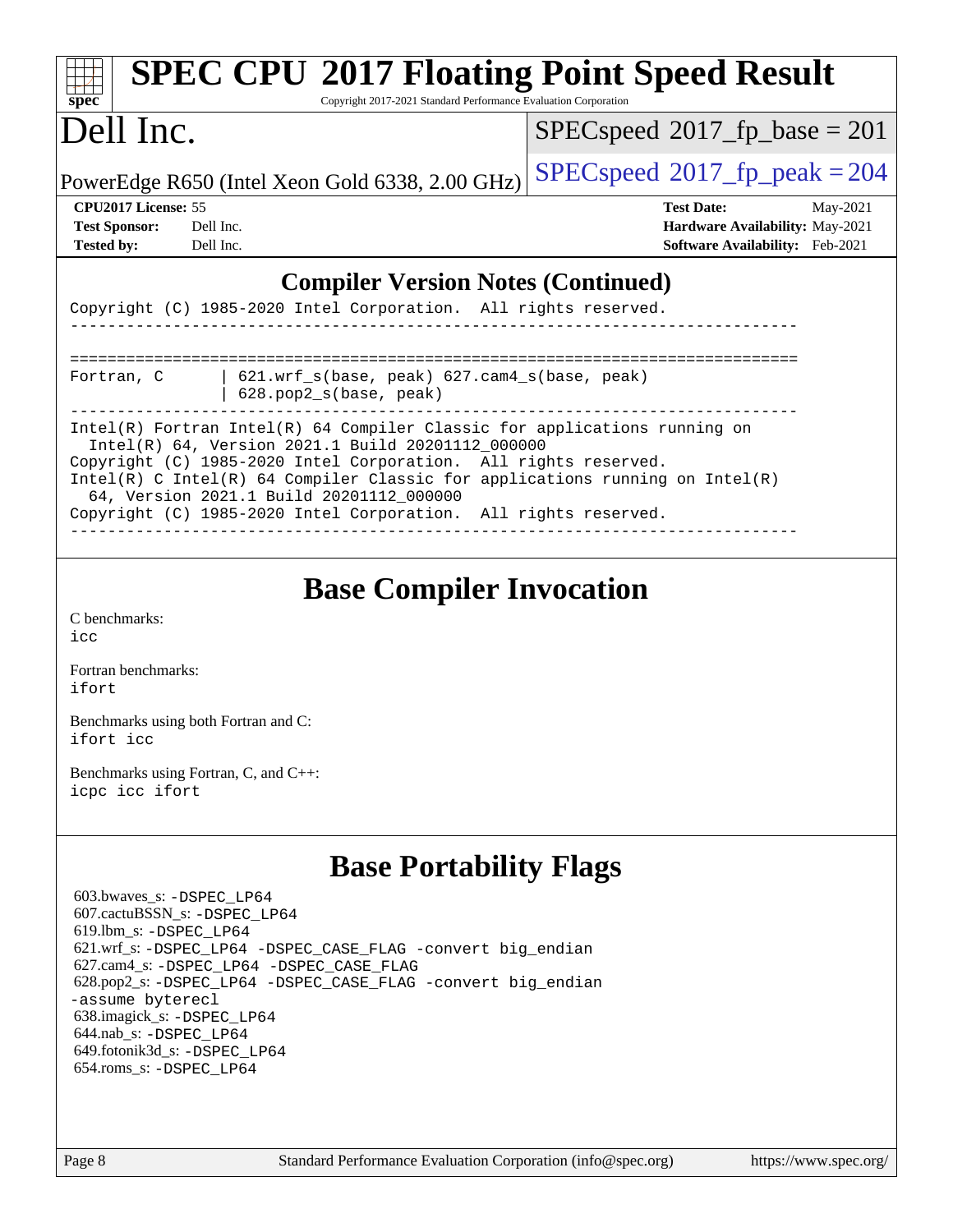| <b>SPEC CPU®2017 Floating Point Speed Result</b><br>Copyright 2017-2021 Standard Performance Evaluation Corporation<br>$spec^*$                                                                                                                                                                             |                                                                                                     |  |  |
|-------------------------------------------------------------------------------------------------------------------------------------------------------------------------------------------------------------------------------------------------------------------------------------------------------------|-----------------------------------------------------------------------------------------------------|--|--|
| Dell Inc.                                                                                                                                                                                                                                                                                                   | $SPEC speed^{\circ}2017$ fp base = 201                                                              |  |  |
| PowerEdge R650 (Intel Xeon Gold 6338, 2.00 GHz)                                                                                                                                                                                                                                                             | $SPEC speed^{\circ}2017$ _fp_peak = 204                                                             |  |  |
| CPU2017 License: 55<br><b>Test Sponsor:</b><br>Dell Inc.<br>Dell Inc.<br><b>Tested by:</b>                                                                                                                                                                                                                  | <b>Test Date:</b><br>May-2021<br>Hardware Availability: May-2021<br>Software Availability: Feb-2021 |  |  |
| <b>Base Optimization Flags</b>                                                                                                                                                                                                                                                                              |                                                                                                     |  |  |
| C benchmarks:<br>-m64 -std=cl1 -xCORE-AVX512 -ipo -03 -no-prec-div -qopt-prefetch<br>-ffinite-math-only -qopt-mem-layout-trans=4 -qopenmp -DSPEC_OPENMP<br>-mbranches-within-32B-boundaries                                                                                                                 |                                                                                                     |  |  |
| Fortran benchmarks:<br>$-m64$ -Wl,-z, muldefs -DSPEC OPENMP -xCORE-AVX512 -ipo -03<br>-no-prec-div -qopt-prefetch -ffinite-math-only<br>-qopt-mem-layout-trans=4 -qopenmp -nostandard-realloc-lhs<br>-mbranches-within-32B-boundaries -L/usr/local/jemalloc64-5.0.1/lib<br>-ljemalloc                       |                                                                                                     |  |  |
| Benchmarks using both Fortran and C:<br>-m64 -std=c11 -Wl,-z, muldefs -xCORE-AVX512 -ipo -03 -no-prec-div<br>-qopt-prefetch -ffinite-math-only -qopt-mem-layout-trans=4 -qopenmp<br>-DSPEC_OPENMP -mbranches-within-32B-boundaries -nostandard-realloc-lhs<br>-L/usr/local/jemalloc64-5.0.1/lib -ljemalloc  |                                                                                                     |  |  |
| Benchmarks using Fortran, C, and C++:<br>-m64 -std=c11 -Wl,-z, muldefs -xCORE-AVX512 -ipo -03 -no-prec-div<br>-qopt-prefetch -ffinite-math-only -qopt-mem-layout-trans=4 -qopenmp<br>-DSPEC_OPENMP -mbranches-within-32B-boundaries -nostandard-realloc-lhs<br>-L/usr/local/jemalloc64-5.0.1/lib -ljemalloc |                                                                                                     |  |  |
| <b>Peak Compiler Invocation</b>                                                                                                                                                                                                                                                                             |                                                                                                     |  |  |
| C benchmarks (except as noted below):<br>icc                                                                                                                                                                                                                                                                |                                                                                                     |  |  |
| $644.nab$ <sub>S</sub> : $i$ $cx$                                                                                                                                                                                                                                                                           |                                                                                                     |  |  |
| Fortran benchmarks:<br>ifort                                                                                                                                                                                                                                                                                |                                                                                                     |  |  |
| Benchmarks using both Fortran and C:<br>ifort icc                                                                                                                                                                                                                                                           |                                                                                                     |  |  |

[Benchmarks using Fortran, C, and C++:](http://www.spec.org/auto/cpu2017/Docs/result-fields.html#BenchmarksusingFortranCandCXX) [icpc](http://www.spec.org/cpu2017/results/res2021q2/cpu2017-20210524-26532.flags.html#user_CC_CXX_FCpeak_intel_icpc_c510b6838c7f56d33e37e94d029a35b4a7bccf4766a728ee175e80a419847e808290a9b78be685c44ab727ea267ec2f070ec5dc83b407c0218cded6866a35d07) [icc](http://www.spec.org/cpu2017/results/res2021q2/cpu2017-20210524-26532.flags.html#user_CC_CXX_FCpeak_intel_icc_66fc1ee009f7361af1fbd72ca7dcefbb700085f36577c54f309893dd4ec40d12360134090235512931783d35fd58c0460139e722d5067c5574d8eaf2b3e37e92) [ifort](http://www.spec.org/cpu2017/results/res2021q2/cpu2017-20210524-26532.flags.html#user_CC_CXX_FCpeak_intel_ifort_8111460550e3ca792625aed983ce982f94888b8b503583aa7ba2b8303487b4d8a21a13e7191a45c5fd58ff318f48f9492884d4413fa793fd88dd292cad7027ca)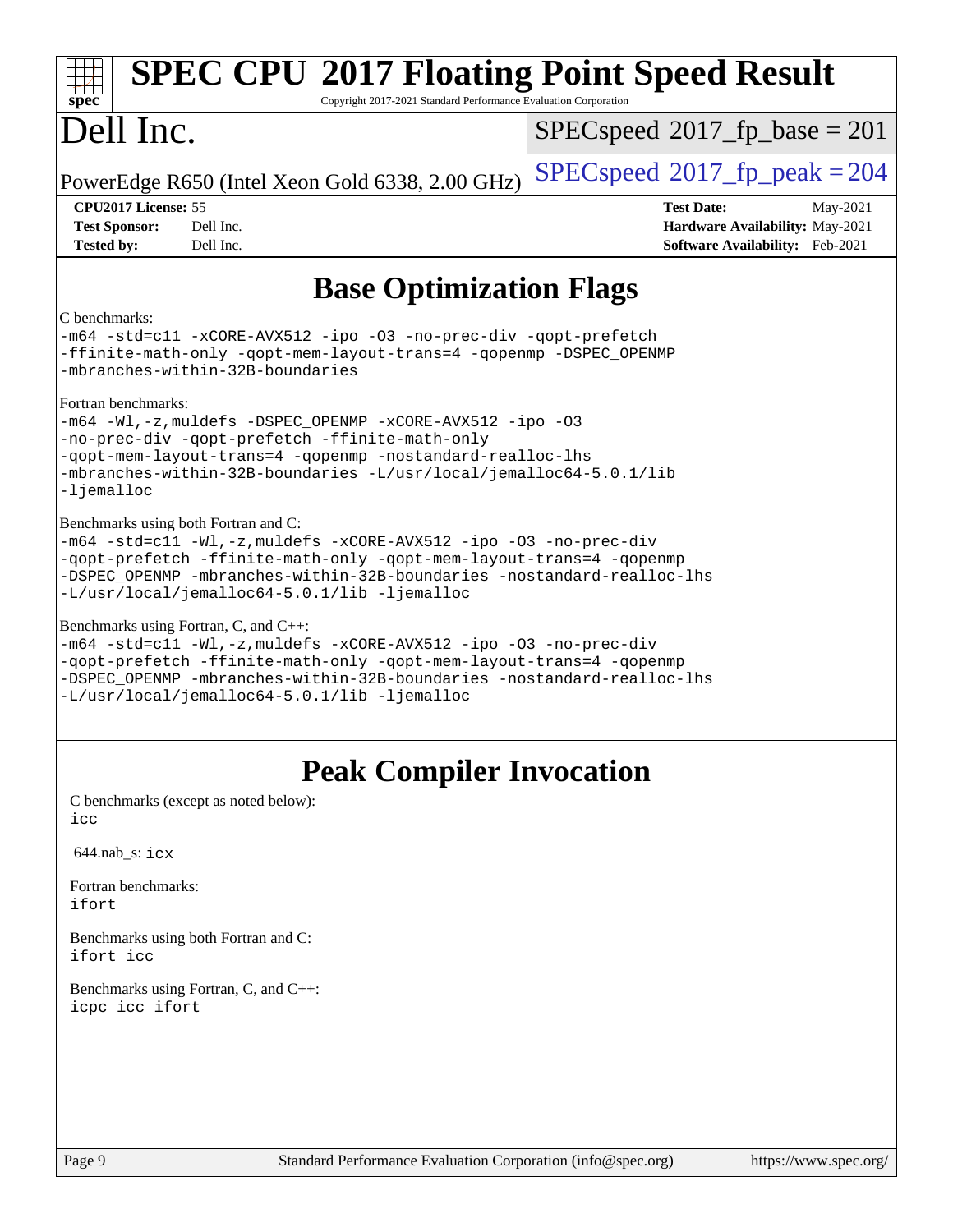#### **[spec](http://www.spec.org/) [SPEC CPU](http://www.spec.org/auto/cpu2017/Docs/result-fields.html#SPECCPU2017FloatingPointSpeedResult)[2017 Floating Point Speed Result](http://www.spec.org/auto/cpu2017/Docs/result-fields.html#SPECCPU2017FloatingPointSpeedResult)**

Copyright 2017-2021 Standard Performance Evaluation Corporation

# Dell Inc.

[SPECspeed](http://www.spec.org/auto/cpu2017/Docs/result-fields.html#SPECspeed2017fpbase)<sup>®</sup>2017 fp base = 201

PowerEdge R650 (Intel Xeon Gold 6338, 2.00 GHz)  $\left|$  [SPECspeed](http://www.spec.org/auto/cpu2017/Docs/result-fields.html#SPECspeed2017fppeak)®[2017\\_fp\\_peak = 2](http://www.spec.org/auto/cpu2017/Docs/result-fields.html#SPECspeed2017fppeak)04

**[CPU2017 License:](http://www.spec.org/auto/cpu2017/Docs/result-fields.html#CPU2017License)** 55 **[Test Date:](http://www.spec.org/auto/cpu2017/Docs/result-fields.html#TestDate)** May-2021 **[Test Sponsor:](http://www.spec.org/auto/cpu2017/Docs/result-fields.html#TestSponsor)** Dell Inc. **[Hardware Availability:](http://www.spec.org/auto/cpu2017/Docs/result-fields.html#HardwareAvailability)** May-2021 **[Tested by:](http://www.spec.org/auto/cpu2017/Docs/result-fields.html#Testedby)** Dell Inc. **[Software Availability:](http://www.spec.org/auto/cpu2017/Docs/result-fields.html#SoftwareAvailability)** Feb-2021

## **[Peak Portability Flags](http://www.spec.org/auto/cpu2017/Docs/result-fields.html#PeakPortabilityFlags)**

Same as Base Portability Flags

## **[Peak Optimization Flags](http://www.spec.org/auto/cpu2017/Docs/result-fields.html#PeakOptimizationFlags)**

[C benchmarks](http://www.spec.org/auto/cpu2017/Docs/result-fields.html#Cbenchmarks):

 $619.$ lbm\_s: basepeak = yes

638.imagick\_s: basepeak = yes

 644.nab\_s: [-m64](http://www.spec.org/cpu2017/results/res2021q2/cpu2017-20210524-26532.flags.html#user_peakCCLD644_nab_s_m64-icc) [-Wl,-z,muldefs](http://www.spec.org/cpu2017/results/res2021q2/cpu2017-20210524-26532.flags.html#user_peakEXTRA_LDFLAGS644_nab_s_link_force_multiple1_b4cbdb97b34bdee9ceefcfe54f4c8ea74255f0b02a4b23e853cdb0e18eb4525ac79b5a88067c842dd0ee6996c24547a27a4b99331201badda8798ef8a743f577) [-xCORE-AVX512](http://www.spec.org/cpu2017/results/res2021q2/cpu2017-20210524-26532.flags.html#user_peakCOPTIMIZE644_nab_s_f-xCORE-AVX512) [-Ofast](http://www.spec.org/cpu2017/results/res2021q2/cpu2017-20210524-26532.flags.html#user_peakCOPTIMIZE644_nab_s_f-Ofast) [-ffast-math](http://www.spec.org/cpu2017/results/res2021q2/cpu2017-20210524-26532.flags.html#user_peakCOPTIMIZE644_nab_s_f-ffast-math) [-flto](http://www.spec.org/cpu2017/results/res2021q2/cpu2017-20210524-26532.flags.html#user_peakCOPTIMIZE644_nab_s_f-flto) [-mfpmath=sse](http://www.spec.org/cpu2017/results/res2021q2/cpu2017-20210524-26532.flags.html#user_peakCOPTIMIZE644_nab_s_f-mfpmath_70eb8fac26bde974f8ab713bc9086c5621c0b8d2f6c86f38af0bd7062540daf19db5f3a066d8c6684be05d84c9b6322eb3b5be6619d967835195b93d6c02afa1) [-funroll-loops](http://www.spec.org/cpu2017/results/res2021q2/cpu2017-20210524-26532.flags.html#user_peakCOPTIMIZE644_nab_s_f-funroll-loops) [-fiopenmp](http://www.spec.org/cpu2017/results/res2021q2/cpu2017-20210524-26532.flags.html#user_peakCOPTIMIZE644_nab_s_fiopenmp_4cde26b3fcccd23bd0bb70af4efc204325d72839eefa1147e34201101709f20b3deb62aad96701dea148529bf4ca48c90b72f3bf837ca148e297cf8a0ba6feb7) [-DSPEC\\_OPENMP](http://www.spec.org/cpu2017/results/res2021q2/cpu2017-20210524-26532.flags.html#suite_peakCOPTIMIZE644_nab_s_DSPEC_OPENMP) [-qopt-mem-layout-trans=4](http://www.spec.org/cpu2017/results/res2021q2/cpu2017-20210524-26532.flags.html#user_peakCOPTIMIZE644_nab_s_f-qopt-mem-layout-trans_fa39e755916c150a61361b7846f310bcdf6f04e385ef281cadf3647acec3f0ae266d1a1d22d972a7087a248fd4e6ca390a3634700869573d231a252c784941a8) [-fimf-accuracy-bits=14:sqrt](http://www.spec.org/cpu2017/results/res2021q2/cpu2017-20210524-26532.flags.html#user_peakEXTRA_OPTIMIZE644_nab_s_f-imf-accuracy-bits_dec3764af0c61f52590ca8f859bc2b38948cb3a9f4bd45f959a8dd6743142ff5c0d5c89fdfba8d7c6d41a5122d7dc4d32797a5effd20a981baa30839b7373d7d) [-mbranches-within-32B-boundaries](http://www.spec.org/cpu2017/results/res2021q2/cpu2017-20210524-26532.flags.html#user_peakEXTRA_COPTIMIZEEXTRA_OPTIMIZE644_nab_s_f-mbranches-within-32B-boundaries) [-L/usr/local/jemalloc64-5.0.1/lib](http://www.spec.org/cpu2017/results/res2021q2/cpu2017-20210524-26532.flags.html#user_peakEXTRA_LIBS644_nab_s_jemalloc_link_path64_1_cc289568b1a6c0fd3b62c91b824c27fcb5af5e8098e6ad028160d21144ef1b8aef3170d2acf0bee98a8da324cfe4f67d0a3d0c4cc4673d993d694dc2a0df248b) [-ljemalloc](http://www.spec.org/cpu2017/results/res2021q2/cpu2017-20210524-26532.flags.html#user_peakEXTRA_LIBS644_nab_s_jemalloc_link_lib_d1249b907c500fa1c0672f44f562e3d0f79738ae9e3c4a9c376d49f265a04b9c99b167ecedbf6711b3085be911c67ff61f150a17b3472be731631ba4d0471706)

[Fortran benchmarks](http://www.spec.org/auto/cpu2017/Docs/result-fields.html#Fortranbenchmarks):

603.bwaves\_s: basepeak = yes

 649.fotonik3d\_s: [-m64](http://www.spec.org/cpu2017/results/res2021q2/cpu2017-20210524-26532.flags.html#user_peakFCLD649_fotonik3d_s_m64-icc) [-Wl,-z,muldefs](http://www.spec.org/cpu2017/results/res2021q2/cpu2017-20210524-26532.flags.html#user_peakEXTRA_LDFLAGS649_fotonik3d_s_link_force_multiple1_b4cbdb97b34bdee9ceefcfe54f4c8ea74255f0b02a4b23e853cdb0e18eb4525ac79b5a88067c842dd0ee6996c24547a27a4b99331201badda8798ef8a743f577) [-prof-gen](http://www.spec.org/cpu2017/results/res2021q2/cpu2017-20210524-26532.flags.html#user_peakPASS1_FFLAGSPASS1_LDFLAGS649_fotonik3d_s_prof_gen_5aa4926d6013ddb2a31985c654b3eb18169fc0c6952a63635c234f711e6e63dd76e94ad52365559451ec499a2cdb89e4dc58ba4c67ef54ca681ffbe1461d6b36)(pass 1) [-prof-use](http://www.spec.org/cpu2017/results/res2021q2/cpu2017-20210524-26532.flags.html#user_peakPASS2_FFLAGSPASS2_LDFLAGS649_fotonik3d_s_prof_use_1a21ceae95f36a2b53c25747139a6c16ca95bd9def2a207b4f0849963b97e94f5260e30a0c64f4bb623698870e679ca08317ef8150905d41bd88c6f78df73f19)(pass 2) [-DSPEC\\_SUPPRESS\\_OPENMP](http://www.spec.org/cpu2017/results/res2021q2/cpu2017-20210524-26532.flags.html#suite_peakPASS1_FOPTIMIZE649_fotonik3d_s_DSPEC_SUPPRESS_OPENMP) [-DSPEC\\_OPENMP](http://www.spec.org/cpu2017/results/res2021q2/cpu2017-20210524-26532.flags.html#suite_peakPASS2_FOPTIMIZE649_fotonik3d_s_DSPEC_OPENMP) [-ipo](http://www.spec.org/cpu2017/results/res2021q2/cpu2017-20210524-26532.flags.html#user_peakPASS1_FOPTIMIZEPASS2_FOPTIMIZE649_fotonik3d_s_f-ipo) [-xCORE-AVX512](http://www.spec.org/cpu2017/results/res2021q2/cpu2017-20210524-26532.flags.html#user_peakPASS2_FOPTIMIZE649_fotonik3d_s_f-xCORE-AVX512) [-O3](http://www.spec.org/cpu2017/results/res2021q2/cpu2017-20210524-26532.flags.html#user_peakPASS1_FOPTIMIZEPASS2_FOPTIMIZE649_fotonik3d_s_f-O3) [-no-prec-div](http://www.spec.org/cpu2017/results/res2021q2/cpu2017-20210524-26532.flags.html#user_peakPASS1_FOPTIMIZEPASS2_FOPTIMIZE649_fotonik3d_s_f-no-prec-div) [-qopt-prefetch](http://www.spec.org/cpu2017/results/res2021q2/cpu2017-20210524-26532.flags.html#user_peakPASS1_FOPTIMIZEPASS2_FOPTIMIZE649_fotonik3d_s_f-qopt-prefetch) [-ffinite-math-only](http://www.spec.org/cpu2017/results/res2021q2/cpu2017-20210524-26532.flags.html#user_peakPASS1_FOPTIMIZEPASS2_FOPTIMIZE649_fotonik3d_s_f_finite_math_only_cb91587bd2077682c4b38af759c288ed7c732db004271a9512da14a4f8007909a5f1427ecbf1a0fb78ff2a814402c6114ac565ca162485bbcae155b5e4258871) [-qopt-mem-layout-trans=4](http://www.spec.org/cpu2017/results/res2021q2/cpu2017-20210524-26532.flags.html#user_peakPASS1_FOPTIMIZEPASS2_FOPTIMIZE649_fotonik3d_s_f-qopt-mem-layout-trans_fa39e755916c150a61361b7846f310bcdf6f04e385ef281cadf3647acec3f0ae266d1a1d22d972a7087a248fd4e6ca390a3634700869573d231a252c784941a8) [-qopenmp](http://www.spec.org/cpu2017/results/res2021q2/cpu2017-20210524-26532.flags.html#user_peakPASS2_FOPTIMIZE649_fotonik3d_s_qopenmp_16be0c44f24f464004c6784a7acb94aca937f053568ce72f94b139a11c7c168634a55f6653758ddd83bcf7b8463e8028bb0b48b77bcddc6b78d5d95bb1df2967) [-nostandard-realloc-lhs](http://www.spec.org/cpu2017/results/res2021q2/cpu2017-20210524-26532.flags.html#user_peakEXTRA_FOPTIMIZE649_fotonik3d_s_f_2003_std_realloc_82b4557e90729c0f113870c07e44d33d6f5a304b4f63d4c15d2d0f1fab99f5daaed73bdb9275d9ae411527f28b936061aa8b9c8f2d63842963b95c9dd6426b8a) [-mbranches-within-32B-boundaries](http://www.spec.org/cpu2017/results/res2021q2/cpu2017-20210524-26532.flags.html#user_peakEXTRA_FOPTIMIZE649_fotonik3d_s_f-mbranches-within-32B-boundaries) [-L/usr/local/jemalloc64-5.0.1/lib](http://www.spec.org/cpu2017/results/res2021q2/cpu2017-20210524-26532.flags.html#user_peakEXTRA_LIBS649_fotonik3d_s_jemalloc_link_path64_1_cc289568b1a6c0fd3b62c91b824c27fcb5af5e8098e6ad028160d21144ef1b8aef3170d2acf0bee98a8da324cfe4f67d0a3d0c4cc4673d993d694dc2a0df248b) [-ljemalloc](http://www.spec.org/cpu2017/results/res2021q2/cpu2017-20210524-26532.flags.html#user_peakEXTRA_LIBS649_fotonik3d_s_jemalloc_link_lib_d1249b907c500fa1c0672f44f562e3d0f79738ae9e3c4a9c376d49f265a04b9c99b167ecedbf6711b3085be911c67ff61f150a17b3472be731631ba4d0471706)

654.roms\_s: basepeak = yes

[Benchmarks using both Fortran and C](http://www.spec.org/auto/cpu2017/Docs/result-fields.html#BenchmarksusingbothFortranandC):

621.wrf\_s: basepeak = yes

627.cam4\_s: basepeak = yes

628.pop2\_s: basepeak = yes

[Benchmarks using Fortran, C, and C++:](http://www.spec.org/auto/cpu2017/Docs/result-fields.html#BenchmarksusingFortranCandCXX)

607.cactuBSSN\_s: basepeak = yes